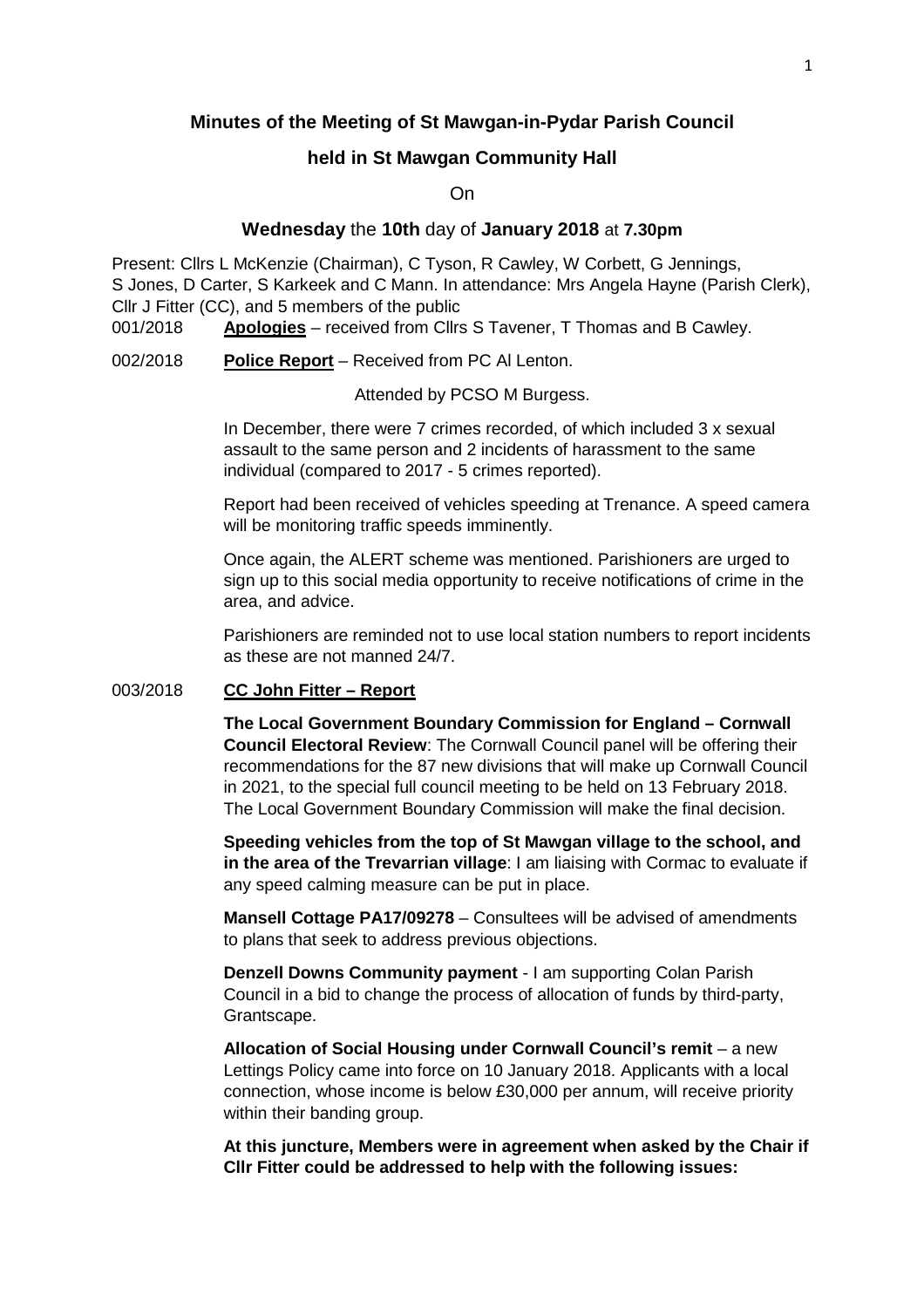**Speeding vehicles in the St Mawgan and Trevarrian villages**. Cllr Mann asked Cllr Fitter the Police might be involved to monitor traffic speed in St Mawgan similar to that proposed in the Trenance area. Cllr Fitter responded by stating that resources would be the deciding factor.

**Area around the bus shelter on the corner of Carloggas (**Cornwall Airport Newquay road). Cllr D Carter asked if tarmacadam might be applied to the area. Cllr Fitter said he would ascertain the possibility at his meeting with representatives from Cornwall Council Highways Division.

**Trees and low-lying branches alongside the Carnanton Estate** Cllr Carter voiced her concern at the precarious angles of trees lining the road. Cllr Fitter stated that he was of the opinion that the landowners of Carnanton Estate have the matter in hand.

# 004/2018 **Members interests**

- a) Declarations of interest from members relating to items on the agenda: Cllr L McKenzie 8A (ii) and (iii), Cllr R Cawley 8a (iv) and 8 c (iii),
- b) Written requests for dispensations or interests None
- c) Written statements from members expressing interests in an agenda item – None

### **Cllr R Cawley left the room at this juncture**

### 005/2018 **Public Participation**

 The agent acting for Mr S Tavener – PA17/09687 Agenda item 8a (i) commented on a Highways Access Appraisal provided by a Transport Advisory Note commissioned by Mr Tavener which sought PC approval.

 A parishioner stated reasons for comments lodged to the Planning Inspectorate against 8c (iii).

#### **Cllr R Cawley returned to the room**

- 006/2018 **Minutes of the last meeting** Proposed by Cllr W Corbett and seconded by Cllr D Carter and **resolved** by Cllrs L McKenzie, S Jones and D Carter, to accept the minutes of the December meeting as a true record and were duly signed by Cllr L McKenzie.
- 007/2018 **Clerk's report** The report had been circulated prior to the meeting.

 **Definitive Map Modification Order (application WCA 573 – Rectory Lane).** The Clerk confirmed that a letter of objection to the Order on behalf of the Parish Council had been sent to Countryside Access Team Leader prior to the deadline for comment of  $10<sup>th</sup>$  January 2018.

## 008/2018 (a) **Planning – New applications – to discuss and decide on response to Cornwall Council.**

 i **PA17/09687** Applicant Mr Steve Tavener Sun Haven Valley Ltd. Proposal: Use of land for the stationing of 15 static holiday caravans and 15 holiday lodges, provision of access and car parking. Location: Land East of Sun Haven Valley Caravan Park Mawgan Porth. Deferred from December.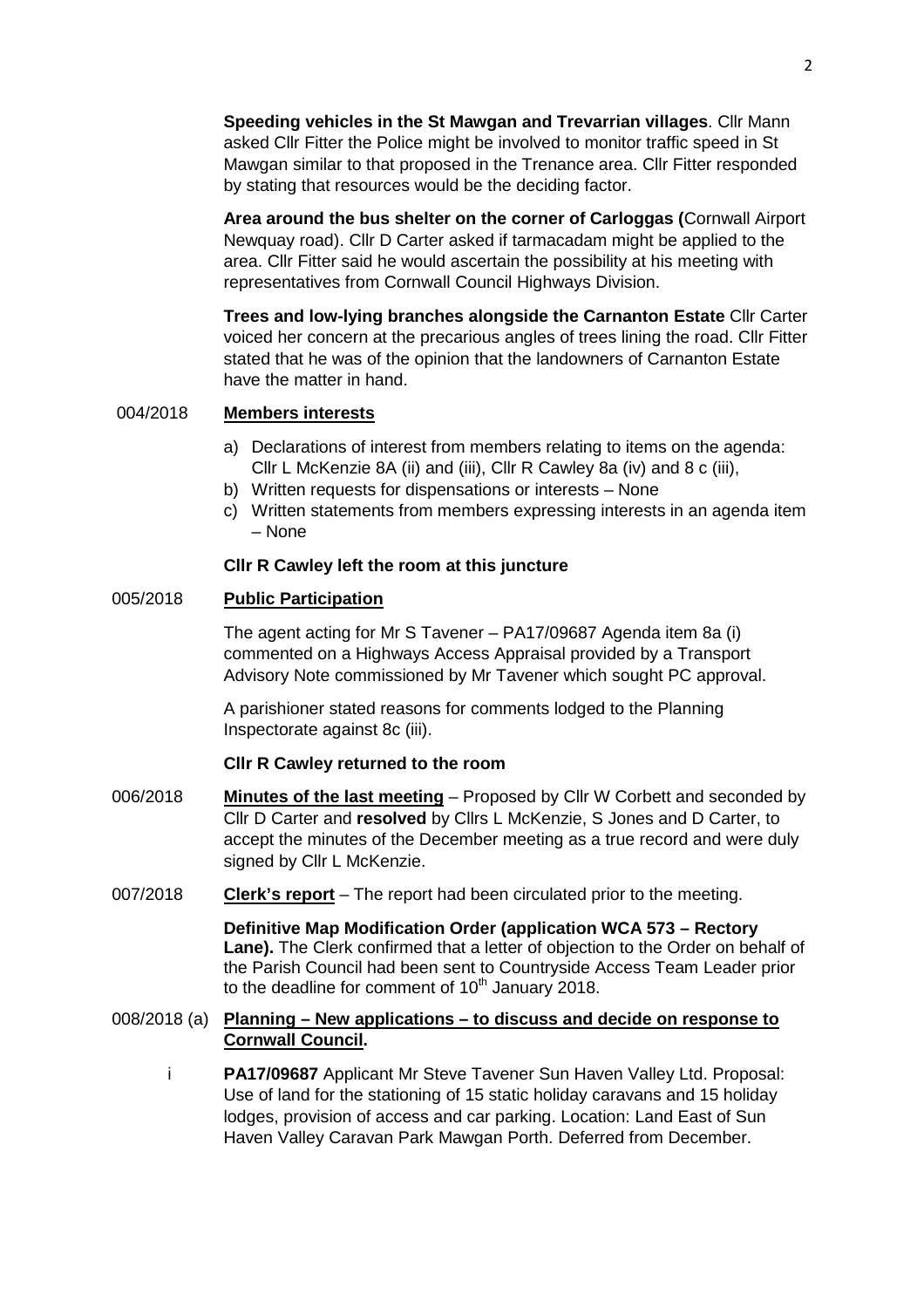Cllr W Corbett proposed and Cllr S Karkeek seconded. It was **resolved** that the PC object to the proposal for the following reasons: proposal does not appear to accord with the Saved Policy 14 of the Restormel Local Plan nor the explanatory text to Policy 23 of the Cornwall Local Plan. In addition, the PC also feels that the Retorrick Lane is not suitable for the additional volume of traffic that the application would be likely to generate. Cllr G Jennings abstained.

# **Cllr L McKenzie left the room at this juncture. Cllr C Tyson took the Chair in Cllr McKenzie's absence.**

- ii **PA17/10978**. Applicant Mr G Lay. Proposal: Extension of Stables for the Livery enterprise. Location: Gluvian Farm Mawgan Porth. Cllr W Corbett proposed and Cllr C Mann seconded. It was **resolved** no objection.
- iii **PA17/10980.** Applicant: Mr G Lay Proposal: Application for erection of dwelling and partial demolition of existing stables. Location: Gluvian Farm Mawgan Porth. Cllr Corbett proposed and Cllr S Karkeek seconded. The PC **resolved** to register a holding objection, pending clarification of certain points with the case officer.

#### **Cllr L McKenzie returned to the room and took her seat as Chair. Cllr R Cawley left the room at this juncture.**

iv **PA17/11075.** Applicant Mr Ryan Devonshire. Proposal: Demolition of existing buildings and construction of commercial premises. Location: Watergate Bay Riding Centre (B3276) between Tregurrian Hill and Junction North of Penvose Farm Tregurrian Newquay. Cllr W Corbett proposed and Cllr S Karkeek and it was **resolved** to register a holding objection, pending receipt of further information from the case officer.

#### **Cllr R Cawley returned to the room.**

 **With members' permission the Chair asked Cllr Fitter to clarify the boundary involvement of St Mawgan-in-Pydar Parish of the following proposal. Cllr Fitter confirmed the application applied in part, to St Mawgan-in-Pydar Parish.** 

- v **PA17/10071.** Applicant Mr Ian Kemp National Trust South West Region. Proposal: Application for proposed pump station and associated works to connect to the South West Water main sewer. Location: National Trust Tearoom Bedruthan Steps St Eval Bedruthan. Cllr W Corbett proposed and Cllr C Mann seconded and it was **resolved** no objection.
- 008/2018 (b) **Any other planning applications received from Cornwall Council by the time of the meeting.** None received.
- 008/2018 (c) **Advices and decisions by Cornwall Council** circulated prior to meeting.
	- i **PA17/09312 APPROVED** Applicant: Mr Geoff Jenkin. Proposal: Works to trees covered by a Tree Preservation Order, namely crown thin and reduce montery pines T1 - T11 and crown lift the leyland cypress T12. Location: Monteray and Woodlands Carloggas St Mawgan.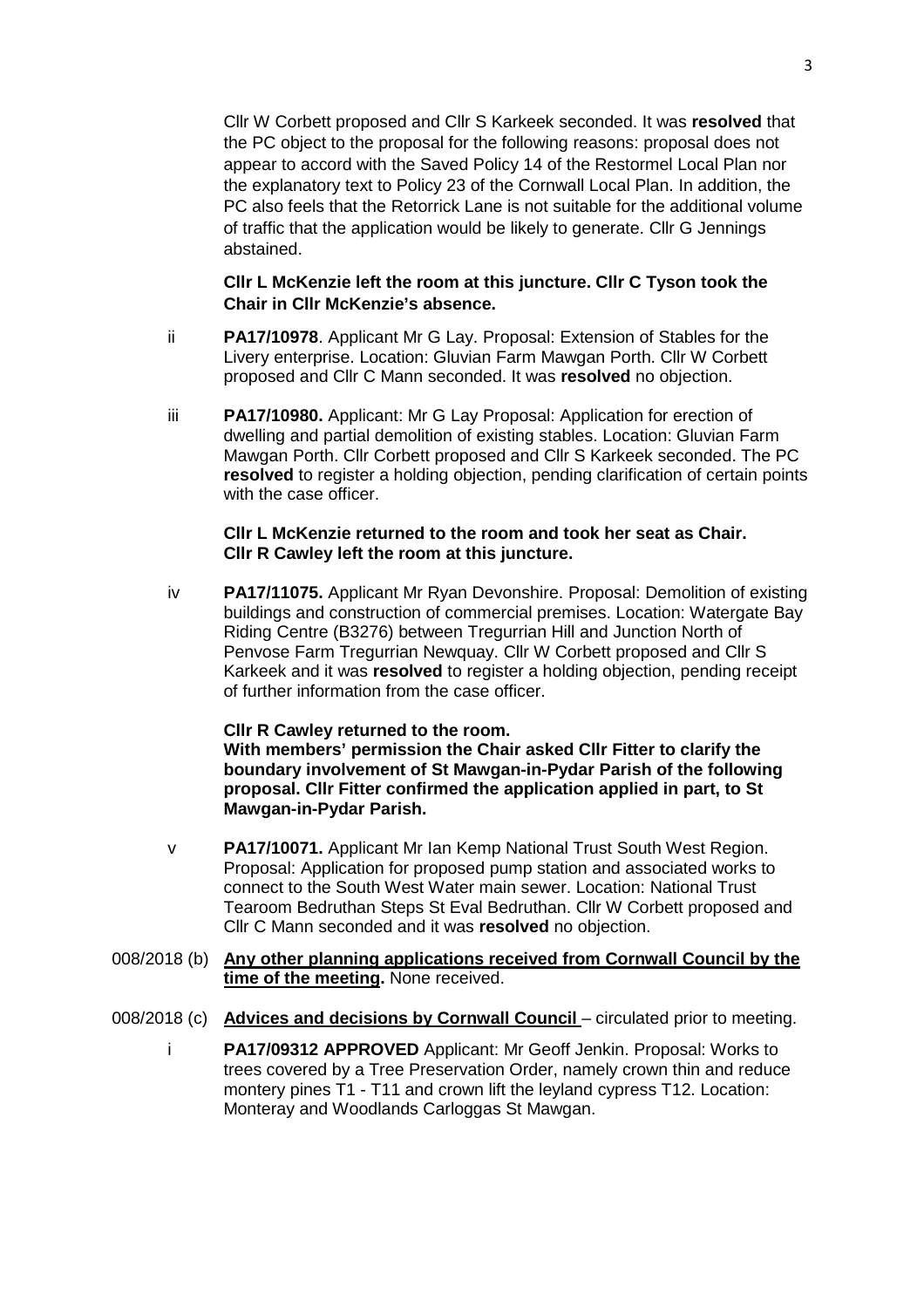- ii **PA17/10430 APPROVED** Applicant: Mr Peter Stiff Proposal: Partial demolition of existing garage and erection of new garage with roof terrace. Location: Rosteague Mawgan Porth TR8 4AL
- iii **APPEAL APP/D0840/W/17/3188738** Land West of Primrose Cottage. To decide to make further comments, or modify/withdraw the previous representation. Cllr W Corbett proposed, and Cllr S Jones seconded, and it was **resolved** to reinforce the PC's objection and support the Local Planning Authorities decision to refuse planning permission
- 008/2018 (d) **Planning Enforcement Issues** to refer any new issues and updates.

Enforcement enquiry to be progressed for land West of Odd Spot.

Enforcement enquiry to be lodged regarding work at Hawkey's Shop.

- 008/2017 (e) **Planning Affordable Housing Report** by Cllr W Corbett. Cornwall Community Land Trust had conducted a pre-app enquiry and are due to meet with parties to discuss the possibility of a small-scale development in the village of St Mawgan and will report back at the next meeting.
- 009/2017 **Working groups**  to receive report (if any), and agree any necessary action and expenditure.
	- (a) **Amenities**
		- i. **Burial Ground** notification as to burial on  $18<sup>th</sup>$  December 2017
		- ii. **Playground Fence** Cllr W Corbett proposed, and Cllr C Tyson seconded, and it was **resolved** to ask Mrs Young-Jamieson whether she would be content if the fence were replaced with bow-top metal fencing. Thus, solving the predominant issue on site of timber fencing rotting in the ground.
		- iii. **Noticeboards** Clerk in communication with landowner at Mawgan Porth Car Park to site replacement noticeboard. Clerk to report back at the next meeting.
	- (b) **Transport and rights of way** –. Cllr Carter reported that she is to re-send communication to Cllr Fitter for his help to progress issues on:
		- i. **Footpath:** Lower Lanherne Farm 409/28/2 joining 409/28/1, 409/29/2 with 409/29/1 to Middle Lanherne Farm.
		- ii. **Bolingey Lane** Clerk has nothing to report at this time.
		- iii. **Mawgan Porth/Trenance public footpath signage** Cllr L McKenzie has contacted St Mawgan Primary School about artwork for the signs. Cllr W Corbett proposed, and Cllr C Tyson seconded, and it was **resolved** to support the initiative. The Clerk reported that communication from Countryside Access Team indicates that posts can be provided,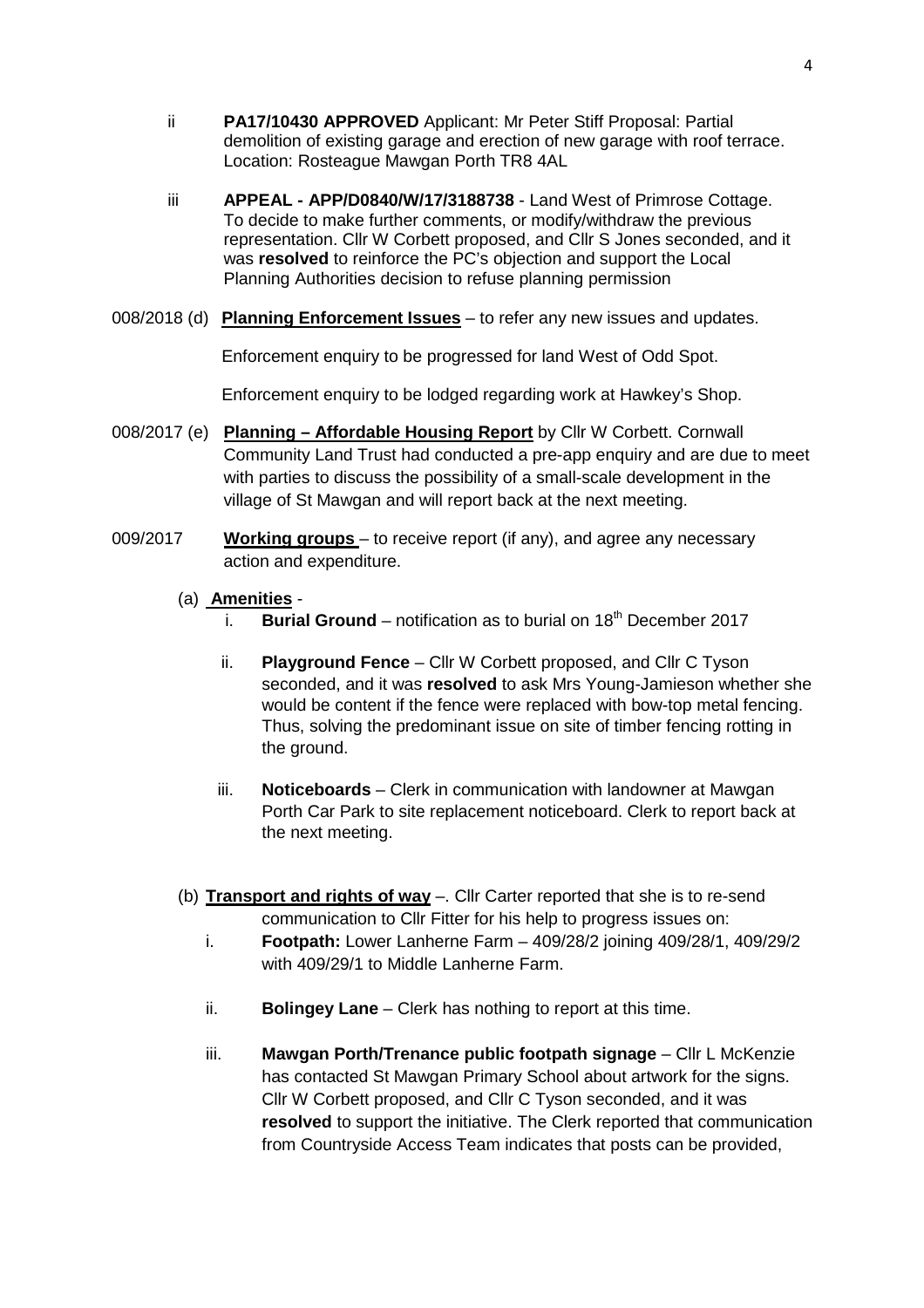and erection could hopefully tie in with works to be scheduled in the area.

- (c) **Beach and Environment** to agree to support the Plastic Free Coastline Community Campaign – details circulated prior to the meeting. Cllr W Corbett proposed, and Cllr C Tyson seconded, and it was **resolved** that the PC fulfil the Local Governance criteria for Red Hotels Group's application for St Mawgan-in-Pydar.
- (d) **Neighbourhood Plan** Cllr W Corbett reported that the first meeting since the Christmas break had taken place. He had received feedback from the two workshops he had attended resulting in a few points to consider, but the process is moving forward.

# (e) **Digital Media for Parish Council**

- i. Social Media Policy to consider whether to adopt the draft policy (previously circulated) or amend the Code of Conduct accordingly (draft circulated prior to meeting). It was proposed by Cllr W Corbett and seconded by Cllr D Carter and **resolved** to amend the Code of Conduct with an addendum. The Clerk to edit and send to members with copy to upload onto the PC website.
- 010/2018 **Parish Council Website** to agree to current provider giving 1 year's support and maintenance at a cost of £300. Cllr W Corbett proposed and Cllr C Tyson seconded, and it was **resolved** to accept the proposal.
- 011/2018 **Memberships 2018** to agree to renew
	- i. Society of Local Council Clerks at a cost of £128.00. Cllr W Corbett proposed and Cllr C Tyson seconded, and it was **resolved** to renew.
	- ii. Campaign to Protect Rural England at a cost of £36.00. Cllr W Corbett proposed and Cllr C Tyson seconded, and it was **resolved** to renew.
- 012/2018 **To receive reports from meetings** The Clerk had attended the Cornwall Council Electoral Review. The Local Government Boundary Commission for England require new council division boundaries to be drawn across Cornwall. The Clerk reported that unless any other suggestions are put forward by parishioners, St Mawgan-in-Pydar will be part of a St Columb Major, St Wenn and Withiel division, as per the current Community Network Partnership members, and not with Colan Parish from 2021. The consultation closes on 19 February 2018.
- 013/2018 **Accounts** to approve payment of accounts. Cllr W Corbett proposed and Cllr C Mann seconded, and it was resolved to approve payment of accounts as listed below:

| <b>Name</b>             | <b>Details</b>              | Amount           |
|-------------------------|-----------------------------|------------------|
| A Hayne                 | Clerk's Salary and Expenses | 863.75           |
| <b>Bubb Maintenance</b> | Maintenance<br>Footpaths    | 800.00<br>100.00 |